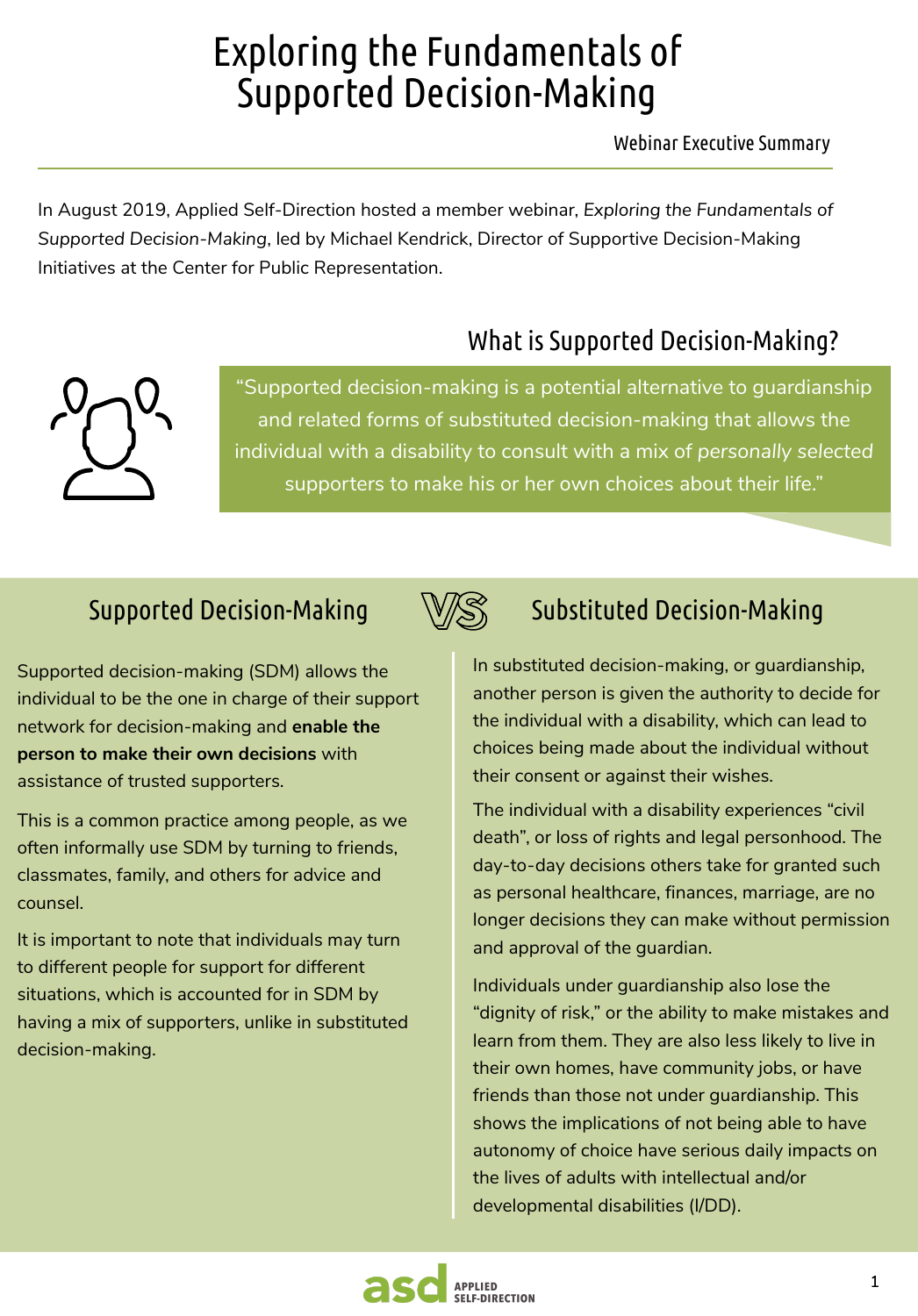#### Increase in Supported Decision-Making



While SDM has been popular across the world, particularly in Canada and with the United Nations, the United States is just beginning to implement SDM initiatives. As of August 2019, nine states have passed SDM legislation, and SDM is endorsed by the American Bar Association.

# Why Use Supported Decision-Making?

Many individuals with disabilities may need assistance making decisions about healthcare, finances, and other typical life concerns, but they do not necessarily need a guardian. They might instead need specific supporters that will **help them reach their own decisions**. This can also help build decision-making proficiency, as the individual will gain confidence and practice while knowing they have supports if needed.



#### Who Are Supporters?

Supporters can family, friends, coworkers, or anyone the individual trusts and is comfortable with. The most important aspect of the support network is that the **individual selects the supports**, as autonomy and respect of the individual's will and preferences is essential to the SDM model. While using natural or informal supports is part of the decision-making process, that does not preclude using formals supports, such as lawyers, doctors, or experts, or written materials such as manuals, handbooks and others.



#### The Role of a Supporter

It is crucial that supporters respect the will of the individual, even when it differs from the will of the support network, as the goal of SDM is to preserve dignity of risk. An individual's autonomy can be severely damaged if a supporter inserts their own agenda into the decision-making process, so supporters should be mindful of their role. Supporters often sign a Decision-Making Agreement, which identifies the areas of decision with which the individual will be consulting a specific supporter. The agreement is a shareable document that indicates the individual can make their own decisions and has the necessary support to do so.

It is often the case that not every supporter will be involved in each decision the focus person makes. Instead, there will often be certain people the individual consults depending on the decision, and they may not be working with a team. If an individual makes someone a supporter but does not feel that supporter is helping them with their goals, the individual is not obligated to continue utilizing that supporter.

SDM formalizes natural supports by explicitly emphasizing the set of decisions with which the focus individual (or decision-maker) seeks assistance—for example, helping an individual who may have a limited social circle, or who is isolated, craft a support network.